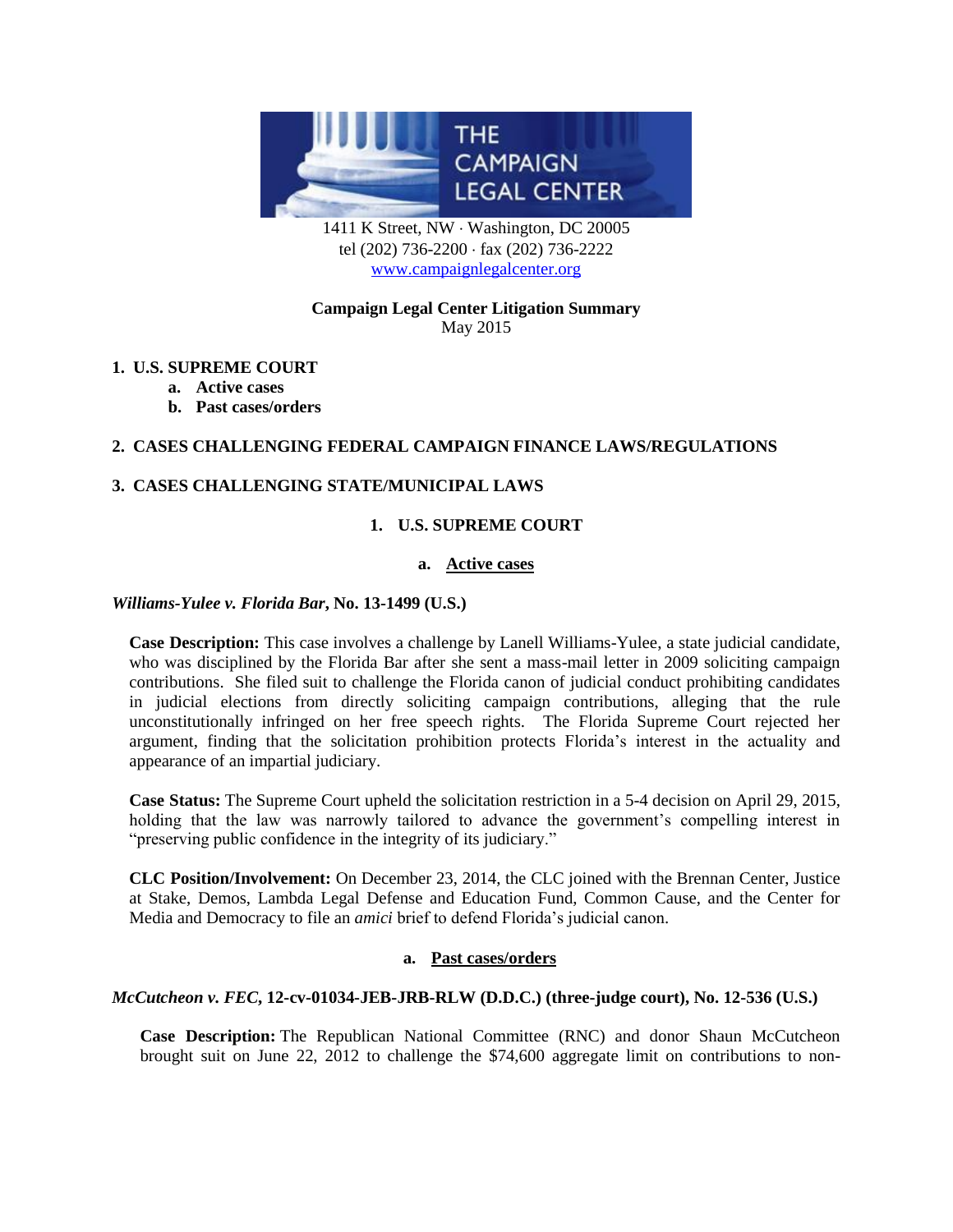candidate committees and the \$48,600 aggregate limit on contributions to candidate committees in a two-year election cycle. $<sup>1</sup>$ </sup>

**Case Status:** On September 28, 2012, a three-judge district court dismissed the case, finding that the aggregate limits prevented circumvention of the base contribution limits. On April 2, 2014, the Supreme Court struck down the aggregate limits, holding that they did not meaningfully prevent circumvention or otherwise prevent quid pro quo corruption or its appearance.

**CLC Position/Involvement:** The CLC filed an *amici* brief with the Supreme Court on July 25, 2013, on behalf of numerous citizen, civil rights and watchdog groups. The Legal Center also coordinated the *amici* effort in defense of the law. The CLC and Democracy 21 previously filed an *amici* brief in support of the FEC on July 10, 2012 with the three-judge district court.

# **2. CASES CHALLENGING FEDERAL CAMPAIGN FINANCE LAWS/REGULATIONS**

# <span id="page-1-0"></span>*Libertarian National Committee (LNC) v. FEC***, 11-cv-00562 (D.D.C.), on appeal Nos. 13-5088, 13- 5094 (D.C. Cir.)**

**Case Description**: In March 2011, the LNC filed suit to challenge the federal contribution limits as applied to bequests from decedents to political parties, specifically a \$217,734 bequest from Raymond Groves Burrington to the LNC. The LNC argued that the FEC's requirement that it accept this bequest in annual increments of \$30,800 as per the contribution limits, instead of in one lump sum, infringed on its First Amendment rights. On May 4, 2012, the LNC moved the court to certify constitutional questions to the Court of Appeals pursuant to 2 U.S.C. § 437(h).

On September 28, 2012, the district court declined to certify the constitutional questions as formulated by plaintiff and granted summary judgment to the FEC, finding that a facial challenge to the contribution limits was precluded by Supreme Court precedent. The court, however, amended the constitutional question and certified the following, "Does imposing annual contribution limits against the bequest . . . violate the First Amendment rights of the Libertarian National Committee?"

**Case Status:** On February 3, 2014, the FEC filed to argue that the case was moot, because disbursements had depleted the bequest to the LNC to only \$7,534, and thus the applicable contribution limit (\$32,400) in no way prevented the balance from being received in its entirety by the LNC. On March 26, 2014, the *en banc* court dismissed the case as moot.

**CLC Involvement:** The CLC tracked this case.

# *Independence Institute v. FEC*, **No. 1:14-cv-01500 (D.D.C), on appeal No. 14-5249 (D.C. Cir.)**

**Case Description:** On September 2, 2014, the Independence Institute filed suit to challenge the federal electioneering communications disclosure provisions enacted by the Bipartisan Campaign Reform Act (BCRA). Plaintiff sought to run broadcast ads referring to Senator Mark Udall (D-CO) shortly before Election Day without disclosing its donors. The challenged law requires such disclosure when groups spend more than \$10,000 on "electioneering communications"—defined as any television or radio ad that mentions the name of a federal candidate within 60 days of a general or 30 days of a primary election.

**Case Status:** On October 6, 2014, the U.S. District Court for the District of Columbia dismissed the

 $\,1$ 

<sup>1</sup> The amounts listed were the aggregate limits applicable in the 2013-2014 election cycle.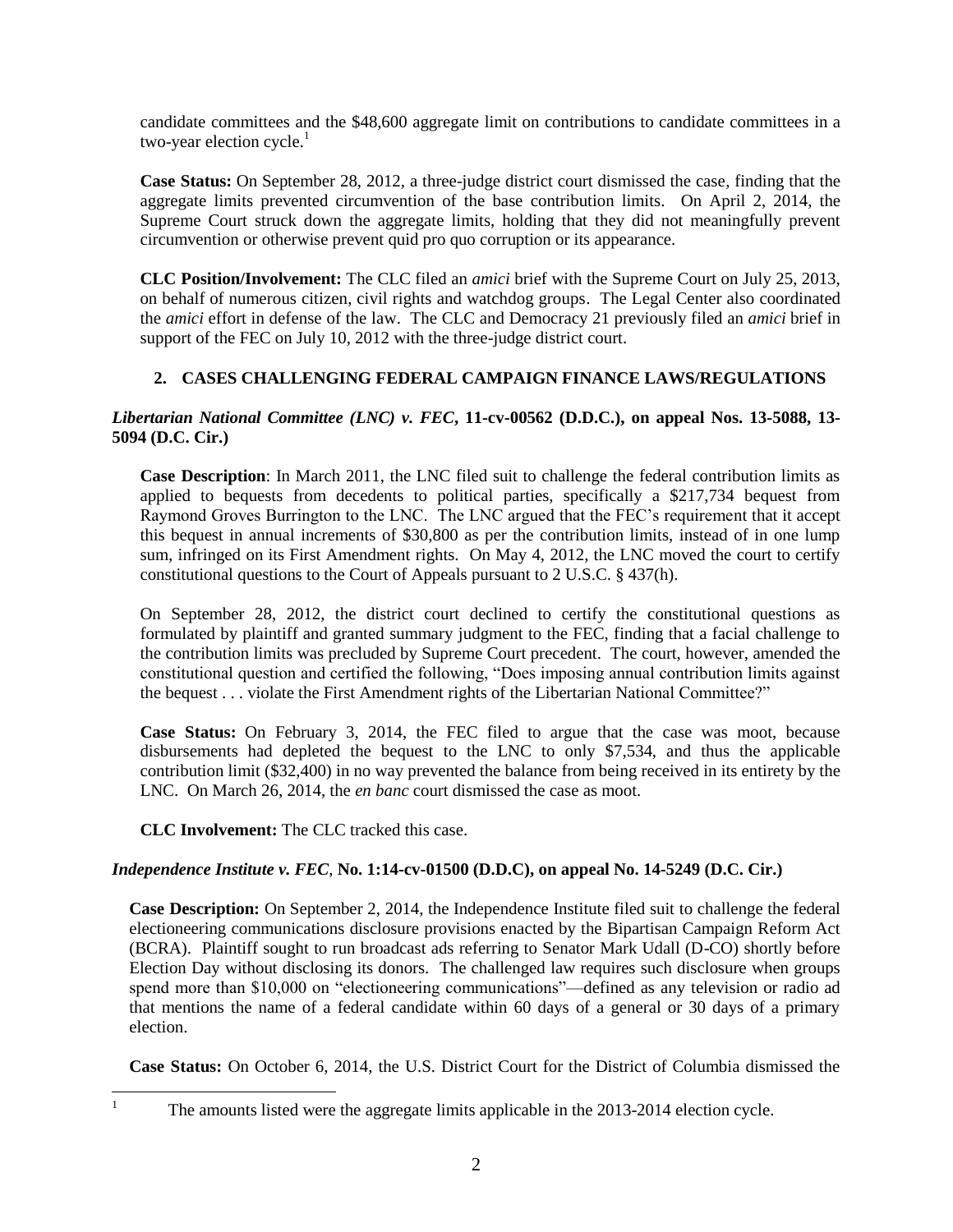challenge. On October 8, 2014, plaintiff filed a notice of appeal. The FEC moved for summary affirmance on November 25, 2014, and the D.C. Circuit Court of Appeals denied the motion on February 20, 2015. The parties are currently briefing the merits.

**CLC Position/Involvement:** On May 15, 2015, the CLC, joined by Democracy 21 and Public Citizen, filed an *amici* brief with the Court of Appeals urging the Court to affirm the district court decision. On September 19, 2014, the CLC, Democracy 21 and Public Citizen filed an *amici* brief in the district court.

## *New York Republican State Committee v. SEC***, No. 1:14-cv-01345 (D.D.C.), on appeal No. 14-5242**

**Case Description:** The state Republican parties of New York and Tennessee challenged an SEC rule barring investment firms from managing state assets for two years after a firm or its associates make more than *de minimis* contributions to officeholders or candidates who have or would have power to award investment contracts. The rule was implemented after SEC and state investigations uncovered extensive evidence of fraud in the award of state investment contracts.

**Case Status:** On September 30, 2014, the U.S. District Court for the District of Columbia dismissed the suit for lack of subject matter jurisdiction. On October 6, 2014, plaintiffs appealed the district court's decision to the D.C. Circuit Court of Appeals. The Court of Appeals consolidated the appeal with the plaintiffs' new petition (No. 14-1194) on November 12, 2014. Oral argument was heard March 23, 2015.

**CLC Position/Involvement:** On August 29, 2014, the CLC, joined by Democracy 21, filed an *amici* brief with the district court in defense of the SEC rule, and on January 28, 2015, filed an *amici* brief with the Court of Appeals.

## *Public Citizen v. FEC***, No. 1:14-cv-00148 (D.D.C.)**

**Case Description**: On January 31, 2014, Public Citizen filed suit in federal court challenging the FEC's failure to investigate whether Crossroads GPS meets the federal definition of a "political committee." In 2010, the plaintiffs had filed an administrative complaint with the FEC alleging that Crossroads GPS had violated federal campaign finance law by failing to register and report as a political committee during the 2010 elections. Although the FEC's Office of the General Counsel recommended an investigation of whether Crossroads GPS had violated the law, the FEC deadlocked 3-3 in December 2013 on whether to investigate and consequently, dismissed the administrative complaint.

Public Citizen filed its motion for summary judgment on July 30, 2014, and its reply brief on October 22, 2014.

**Case Status:** Crossroad GPS moved for leave to intervene in the case, which the district court denied on August 11, 2014. Crossroads GPS appealed the ruling, and the district court proceedings have been stayed pending resolution of the appeal.

**CLC Position/Involvement:** Attorneys at the CLC and Public Citizen are representing the plaintiffs in this action.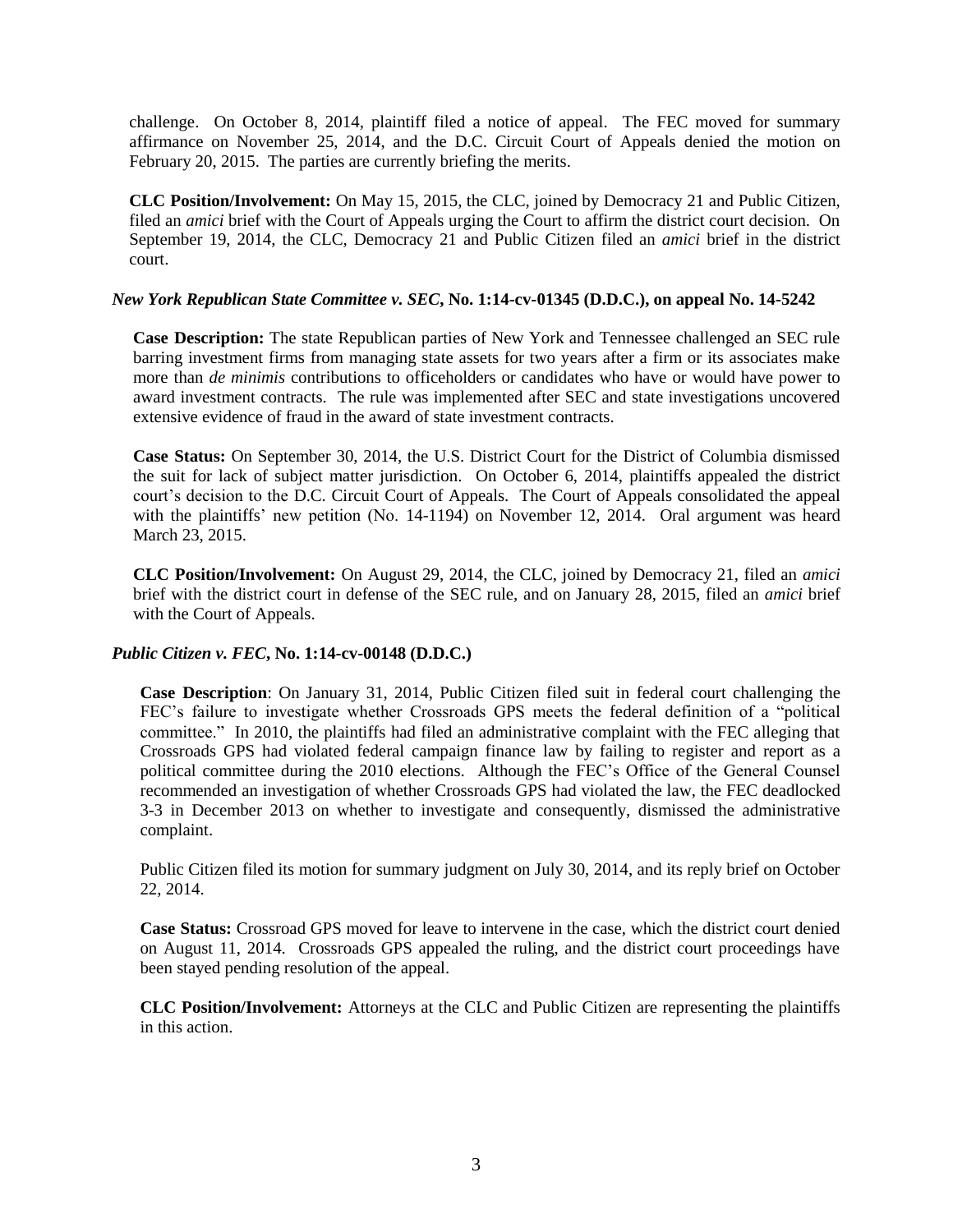*Republican National Committee v. FEC***, No. 1:14-cv-0053 (D.D.C.), on appeal No. 14-5241 (D.C. Cir.)**

**Case Description:** On May 23, 2014, a group of Republican party committees sued the FEC in the U.S. District Court for the District of Columbia challenging the constitutionality of the BCRA provisions prohibiting national party committees from raising money outside of the federal limits and source restrictions to finance independent expenditures. The committees argued that they had a First Amendment right to solicit and receive unlimited contributions to a separate account devoted to independent expenditures, i.e., a party "Super PAC."

This case was consolidated with a similar challenge to the BCRA soft money limits brought by committees of the Libertarian Party (*Rufer v. FEC***, 1:14-cv-00837 (D.D.C.), on appeal 14-5240 (D.C. Cir.**)).

**Case Status:** On September 22, 2014, the district court submitted constitutional questions for certification to the *en banc* D.C. Circuit Court of Appeals. On November 19, 2014, the Republican plaintiffs voluntarily dismissed the proceedings before the D.C. Circuit; the Libertarian plaintiffs voluntarily dismissed their challenge on December 2, 2014.

**CLC Involvement:** The CLC tracked this case.

#### *Van Hollen v. FEC***, No. 11-cv-00766 (D.D.C.), Nos. 15-5016, 5017 (D.C. Cir.)**

**Case Description**: On April 21, 2011, Representative Chris Van Hollen (D-MD) sued the FEC in the U.S. District Court for the District of Columbia, arguing that a 2007 regulation improperly narrowed the scope of federal disclosure requirements connected to electioneering communications.<sup>2</sup> Plaintiff challenged the regulation under the Administrative Procedure Act, alleging that it is arbitrary, capricious and contrary to the federal campaign finance statute it purports to implement.

On March 30, 2012, the district court granted summary judgment in favor of Van Hollen, finding that the regulation was beyond the scope of the FEC's authority and failed a *Chevron* step one analysis. Two non-profit groups intervening in the case appealed the decision to the D.C. Circuit Court of Appeals.

On September 18, 2012, the Court of Appeals reversed the district court, but it remanded the case back to the district court for consideration of plaintiff's *Chevron* step two argument.

**Case Status:** On November 25, 2014, the district court held that the rule improperly narrowed the scope of the statute's disclosure requirements under *Chevron* step two. Defendant-intervenors have again appealed. Van Hollen's opening brief was filed on May 11, 2015.

**CLC Position/Involvement:** The CLC and Democracy 21 are part of Van Hollen's *pro bono* legal team, led by attorneys of the law firm WilmerHale.

 $\frac{1}{2}$ In addition to the lawsuit, Van Hollen also filed a petition at the FEC requesting an expedited rulemaking to revise and amend an existing FEC "independent expenditure" disclosure regulation.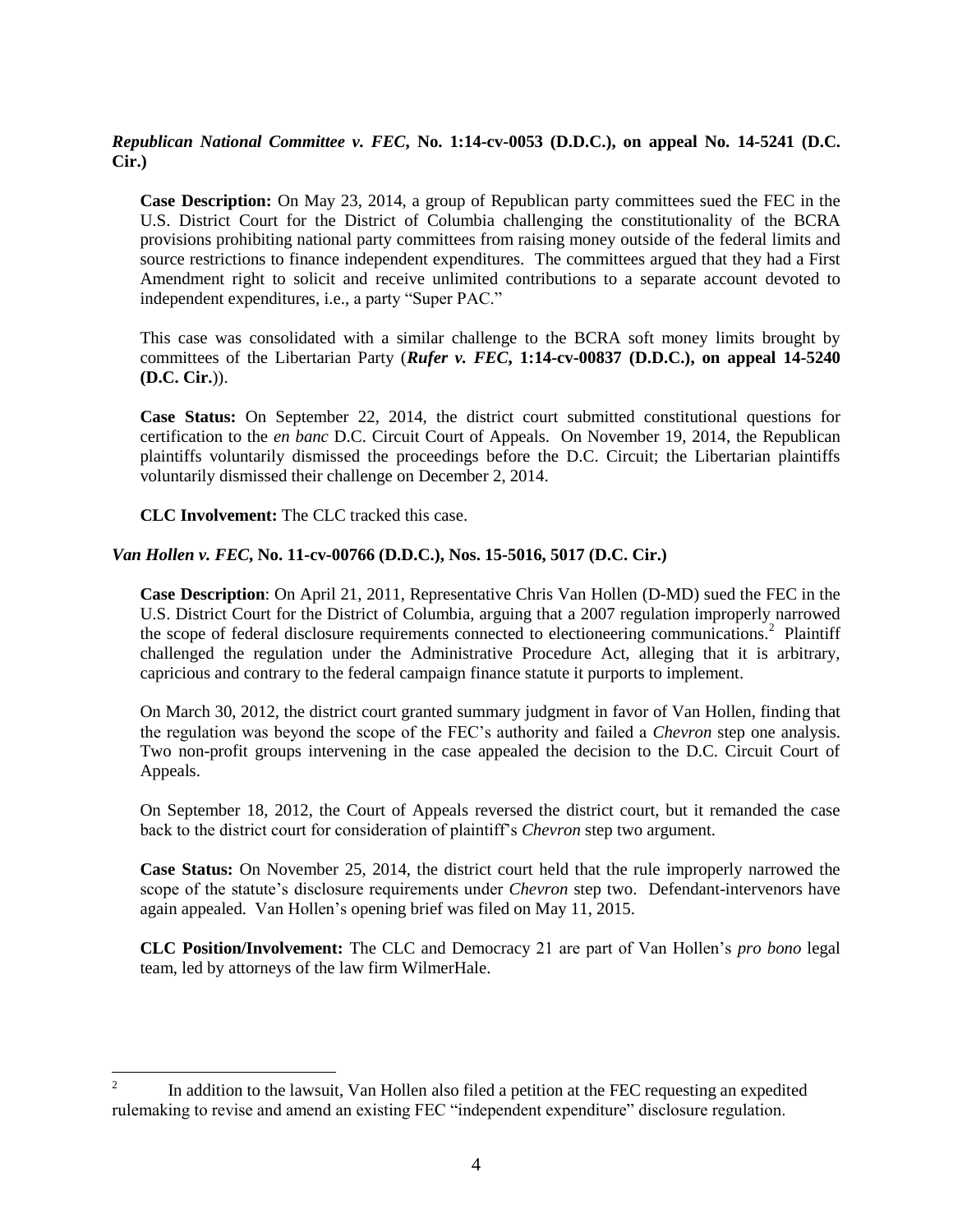#### *Wagner v. FEC***, No. 11-cv-1841 (D.D.C.), on appeal No. 12-5365 (D.C. Cir.)**

**Case Description:** On October 19, 2011, plaintiffs filed a complaint with the U.S. District Court for the District of Columbia to challenge the constitutionality of the federal government contractor contribution ban as applied to individuals who have personal services contracts with federal agencies. Plaintiffs filed an amended complaint and motion for preliminary injunction on January 31, 2012.

On April 16, 2012, the court denied plaintiffs' motion for a preliminary injunction, and on November 5, 2012, the court granted summary judgment in favor of the FEC. Plaintiffs appealed to the D.C. Circuit Court of Appeals. On May 31, 2013, a three-judge panel of the D.C. Circuit vacated the judgment below on jurisdictional grounds, finding that the lower court should have certified constitutional questions to the *en banc* Court of Appeals instead of rendering a decision on the merits. The panel remanded the case to the district court.

**Case Status:** On June 5, 2013, the district court certified two questions to the *en banc* Court of Appeals relating to: (1) whether the contractor contribution ban as applied to individuals such as plaintiffs violates principles of equal protection; and (2) whether the ban violates the First Amendment. The *en banc* Court of Appeals heard oral argument on September 30, 2014.

**CLC Position/Involvement:** On February 27, 2013, the CLC, joined by Democracy 21 and Public Citizen, filed an *amici* brief with a three-judge panel of the D.C. Circuit Court of Appeals in support of the contractor contribution ban, and on August 9, 2013, these *amici* filed a brief with the *en banc* Court of Appeals. Previously, on August 23, 2012, the CLC filed an *amici* brief with the district court.

# **3. CASES CHALLENGING STATE/MUNICIPAL LAWS**

## <span id="page-4-0"></span>*Citizens for Responsible Government Advocates v. Barland***, No. 2:14-cv-01222 (E.D. Wisc.)**

**Case Description:** On October 2, 2014, plaintiffs filed a complaint in the U.S. District Court for the Eastern District of Wisconsin to challenge Wisconsin's statutory provisions and regulations governing spending by outside groups coordinated with candidates. Plaintiffs sought to make communications in coordination with three candidates for Wisconsin office, and argued that if they did not expressly advocate the election or defeat of these candidates, they should be free to coordinate such communications with the candidates without limitation.

**Case Status:** On October 7, 2014, plaintiffs filed a motion for preliminary injunction seeking to enjoin the state's coordination laws and regulations. Before defendants filed a response, the court entered a temporary restraining order blocking enforcement of the law. The Court thereafter allowed briefing by the parties, and heard oral argument October 30. On November 6, 2014, the Court entered the parties' stipulated preliminary injunction and stayed further proceedings on the merits pending determination by the state Supreme Court regarding the correct interpretation of state campaign finance law.

**CLC Position/Involvement:** On October 29, 2014, the CLC filed an *amicus* brief urging the court to reject plaintiffs' motion for preliminary injunction, noting that the Supreme Court rejected an argument similar to plaintiffs' in *McConnell v. FEC*.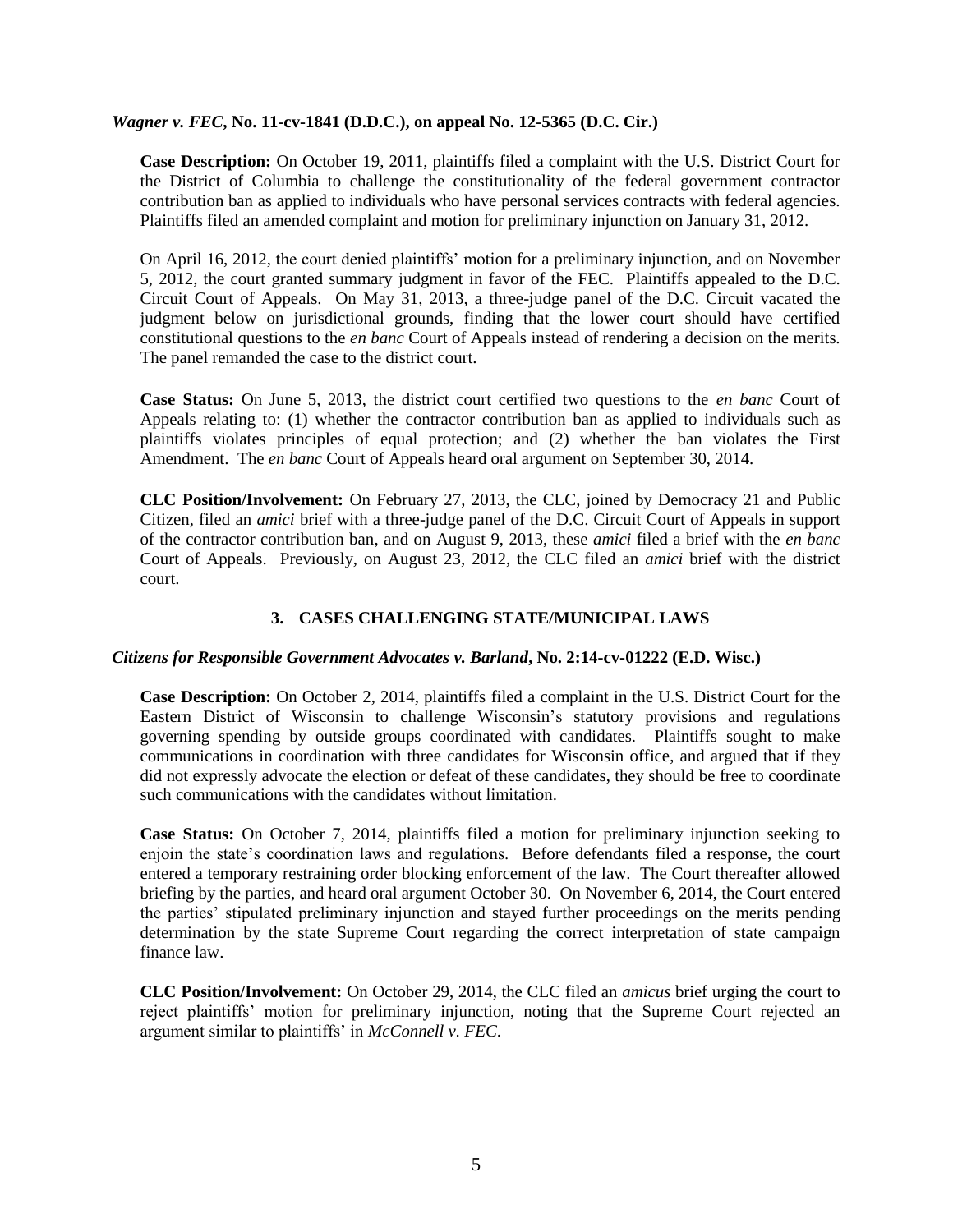# *Colorado Republican Party v. Gessler***, 2014-CV-31851 (Denver D. Ct.), on appeal 2014-CV-031851 (Colo. Ct. Appeals)**

**Case Description:** The Colorado Republican party filed suit seeking a declaratory judgment allowing it to establish an "independent expenditure committee" that could operate outside the otherwise applicable state limits for contributions to political parties. On September 30, 2014, the district court granted summary judgment in favor of plaintiff, allowing the creation of such a party committee.

**Case Status:** Defendant-intervenor Colorado Ethics Watch filed a notice of appeal on October 6, 2014. The parties are currently briefing the appeal.

**CLC Position/Involvement:** The CLC filed an *amicus* brief with the Colorado Court of Appeals on March 6, 2015, urging reversal of the district court.

#### *Delaware Strong Families (DSF) v. Biden***, 1:13-cv-1746-SLR (D. Del.), on appeal No. 14-1887 (3rd Cir.)**

**Case Description:** On October 23, 2013, plaintiff DSF filed suit to challenge the Delaware Elections Disclosure Act, in particular its "electioneering communications" provisions, which require disclosure in connection to any communication distributed 30 days before a primary election or 60 days before a general election by "television, radio, newspaper or other periodical, sign, Internet, mail or telephone." DSF argues this law is unconstitutional both on its face and as applied to its voter guide regarding "family issues."

**Case Status:** On January 14, 2014, plaintiff moved for a preliminary injunction. The court entered a preliminary injunction against the defendants on April 8, 2014.

The State of Delaware filed a notice of appeal to the U.S. Court of Appeals for the Third Circuit on April 10, 2014, and filed its brief on the appeal on June 2, 2014. The Third Circuit heard oral argument on October 28, 2014.

**CLC Position/Involvement:** The CLC, along with attorneys from the law firm WilmerHale, represents the Delaware Attorney General.

#### *Dickranian v. City of Los Angeles***, No. 2:12-cv-05145-ODW-SS (C.D. Cal.), on appeal No. 12-56844 (9th Cir.)**

**Case Description:** On June 13, 2013, plaintiff Laurel Dickranian filed suit in U.S. District Court for the Central District of California challenging Los Angeles disclaimer and disclosure requirements as unconstitutional. Dickranian spent nearly \$8,000 sending letters to more than 17,000 Los Angeles voters urging them to elect a particular candidate for the office of City Attorney. The City's law requires those making independent expenditures in city candidate or ballot measure elections to file a campaign finance report and a copy of the communication. The district court summarily dismissed Dickranian's complaint and upheld the City's disclosure law.

**Case Status:** Dickranian appealed the district court's dismissal to the Ninth Circuit Court of Appeals. On November 7, 2014, the parties notified the Ninth Circuit that they had settled the case.

**CLC Position/Involvement:** The CLC filed an *amicus* brief in support of the City's law with the Ninth Circuit on June 24, 2013.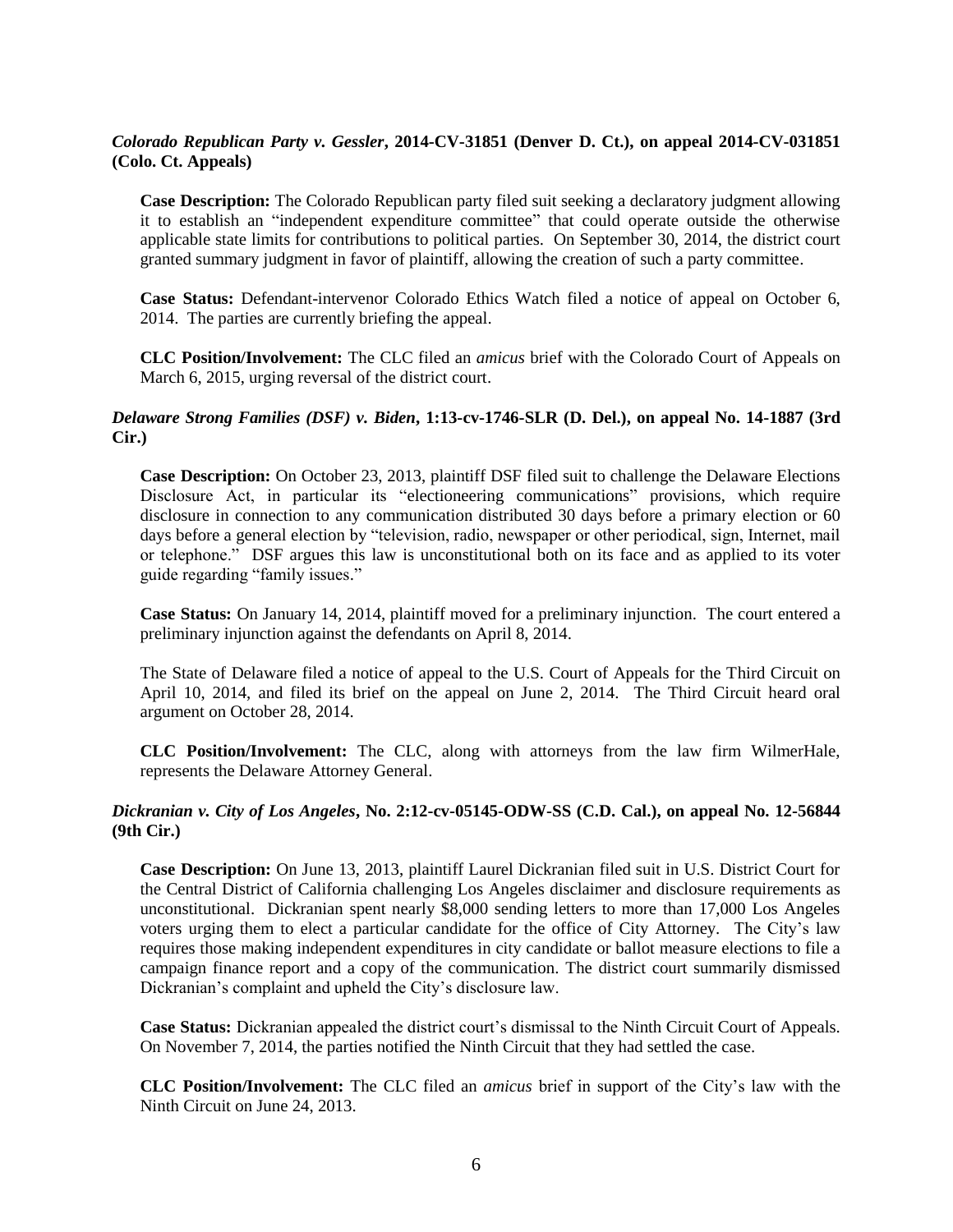# *Galassini v. Town of Fountain Hills***, 2:11-cv-02097-JAT (D. Ariz.), on appeal 14-17541 (9th Cir.)**

**Case Description:** In 2011, plaintiff Dina Galassini organized friends to protest a new bond measure. After the town clerk informed her that the activity might require her to register as a "political committee," Galassini challenged Arizona's definition of "political committee" as unconstitutionally vague and overbroad, and argued that the statute's imposition of registration and reporting requirements on groups raising and spending more than \$500 to influence ballot initiatives is unconstitutional. On September 30, 2013, the district court granted partial summary judgment to the plaintiffs, finding that Arizona's definition of "political committee" is unconstitutionally vague and overbroad on its face.

Following its ruling of September 30, the district court called for briefing on whether to enjoin the state campaign finance statutes "to the extent those statutes depend on the definition of political committee." The State of Arizona, as intervenor-defendant, submitted a supplemental brief on October 17, 2013 stressing the inappropriateness of injunctive relief and urging the court to at least clarify the terms of such relief. On December 5, 2014, however, the court affirmed the declaratory relief in its early ruling, holding that "the definition of "political committee" in A.R.S. § 16-901(19) is vague, overbroad, and consequently unconstitutional in violation of the First Amendment."

**Case Status:** The intervenor-defendant State of Arizona filed a notice of appeal on December 24, 2015. The state's opening brief is due June 1, 2015.

**CLC Position/Involvement:** The CLC has been tracking this case.

#### *Greenbaum a/k/a Giant Cab Co. v. Bailey***, No. 13-cv-00426-MCA/ACT (D.N.M.), on appeal No. 13- 2176 (10th Cir.)**

**Case Description:** On May 6, 2013, plaintiffs filed a lawsuit challenging an Albuquerque city ordinance prohibiting corporations, partnerships or other business entities from making contributions to candidates for city office. Plaintiffs also allege that the City's law impermissibly distinguishes among speakers, violating their rights of free speech and equal protection under the First and Fourteenth Amendments.

On September 4, 2013, the district court struck down Albuquerque's ordinance. Although the court acknowledged that such bans are constitutional as a general matter, it held that the City Council had failed to develop an adequate record demonstrating that corporate campaign contributions would lead to a perception of corruption among Albuquerque voters or that they would be employed as a means of circumventing individual contribution limits.

**Case Status:** The decision was appealed by The Committee to Elect Pete Dinelli Mayor as intervenor-defendant. On March 31, 2015, The Tenth Circuit Court of Appeals dismissed the appeal on standing grounds, finding that the Committee had no personal stake in the litigation.

**CLC Position/Involvement:** The CLC has been tracking this case.

#### *Grocery Manufacturers Association (GMA) v. Ferguson***, No. 14-2-00027-5 (Thurston Cnty. Super. Ct., Wash.), consolidated with** *State v. GMA***, No. 13-2-02156-8**

**Case Description:** In October 2013, the Washington Attorney General's Office filed suit in Thurston County Superior Court against the GMA, alleging that it had violated Washington campaign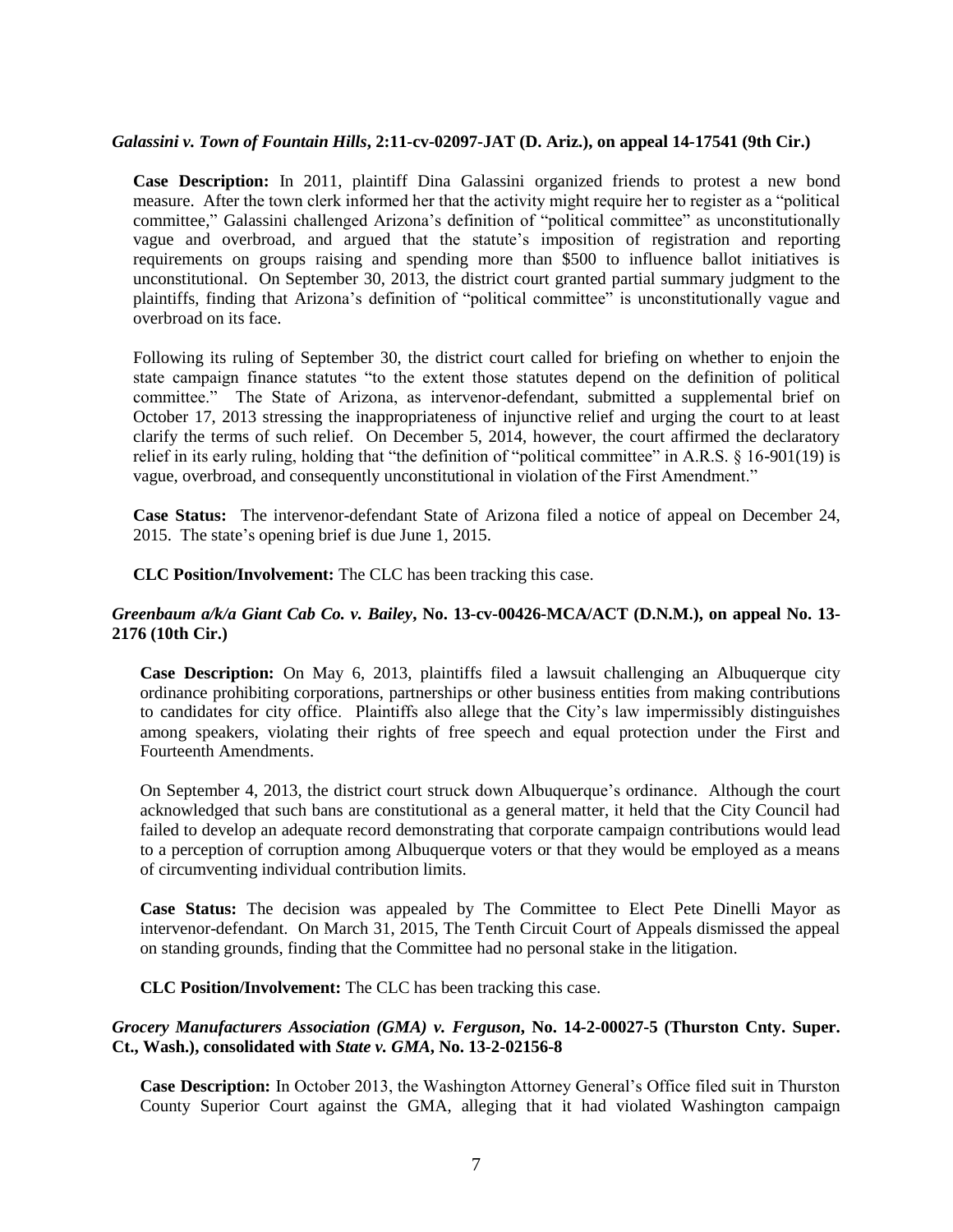disclosure laws by spending more than \$7 million to oppose an unsuccessful state ballot measure, Initiative 522, without disclosing the true source of the contributions. Initiative 522 would have required labeling of genetically engineered foods in Washington.

On January 3, 2014, the GMA filed a countersuit challenging the constitutionality of Washington's disclosure laws. Specifically, the GMA alleges that Washington's definition of "political committee" and associated reporting requirements for committees are unconstitutional as applied to GMA. GMA also argued that a requirement that committees collect \$10 from 10 registered Washington voters before making PAC-to-PAC transfers is unconstitutional both on its face and as applied to ballot initiative committees.

**Case Status:** A motion to consolidate the enforcement action with GMA's complaint was granted on January 31, 2014. On June 13, 2014, the superior court invalidated the requirement that GMA collect \$10 in contributions from 10 registered Washington voters before donating to a separate political committee. However, the court rejected GMA's request to dismiss the entire enforcement action on constitutional grounds, ruling that the state's political committee definition and associated disclosure requirements were constitutionally applied and allowing the case to continue to trial.

**CLC Position/ Involvement:** The CLC has been tracking this case.

# *Hispanic Leadership Fund and Freedom New York v. Walsh***, No. 1:12-cv-1337 (N.D.N.Y.)**

**Case Description:** The plaintiffs challenged New York's \$5,000 limit on corporate contributions and its \$150,000 annual aggregate limit on contributions from individuals, as applied to contributions to committees making only independent expenditures. In addition, plaintiffs challenged New York's political committee disclosure law, claiming that the law requires groups making independent expenditures to "promote the success or defeat of a political party or principle" to register and report as a committee regardless of such group's major purpose.

**Case Status:** On October 23, 2012, the district court denied HLF's motion for an injunction to block the state's campaign finance rules, but relied heavily on an analysis of the "balance of the equities," instead of an assessment of plaintiffs' likelihood of success on the merits.

On August 28, 2014, the Court granted plaintiffs' motion for summary judgment and enjoined enforcement of the contribution limits as applied to independent expenditure committees. Defendants filed multiple appeals, but voluntarily dismissed all appeals. On December 2, 2014, the parties settled under the terms of the court's summary judgment decision.

# **CLC Position/ Involvement:** The CLC tracked this case.

## *Illinois Liberty PAC v. Madigan***, No. 12-cv-05811 (N.D. Ill.), on appeal No. 12-3305 (7th Cir.)**

**Case Description:** Illinois Liberty PAC (ILP) filed suit in the U.S. District Court for the Northern District of Illinois to challenge the constitutionality of Illinois's state contribution limits, specifically, the \$50,000 limit on contributions from PACs to state candidates and the \$5,000 limit on contributions from individuals to candidates. ILP argued that the law authorizes political parties to make far larger contributions and therefore discriminates against non-party political speakers in favor of political parties. On October 5, 2012, the court denied plaintiff's motion for preliminary relief, allowing the contribution limits to stand. ILP appealed the decision to the Seventh Circuit, which summarily affirmed the district court's ruling on November 15, 2012.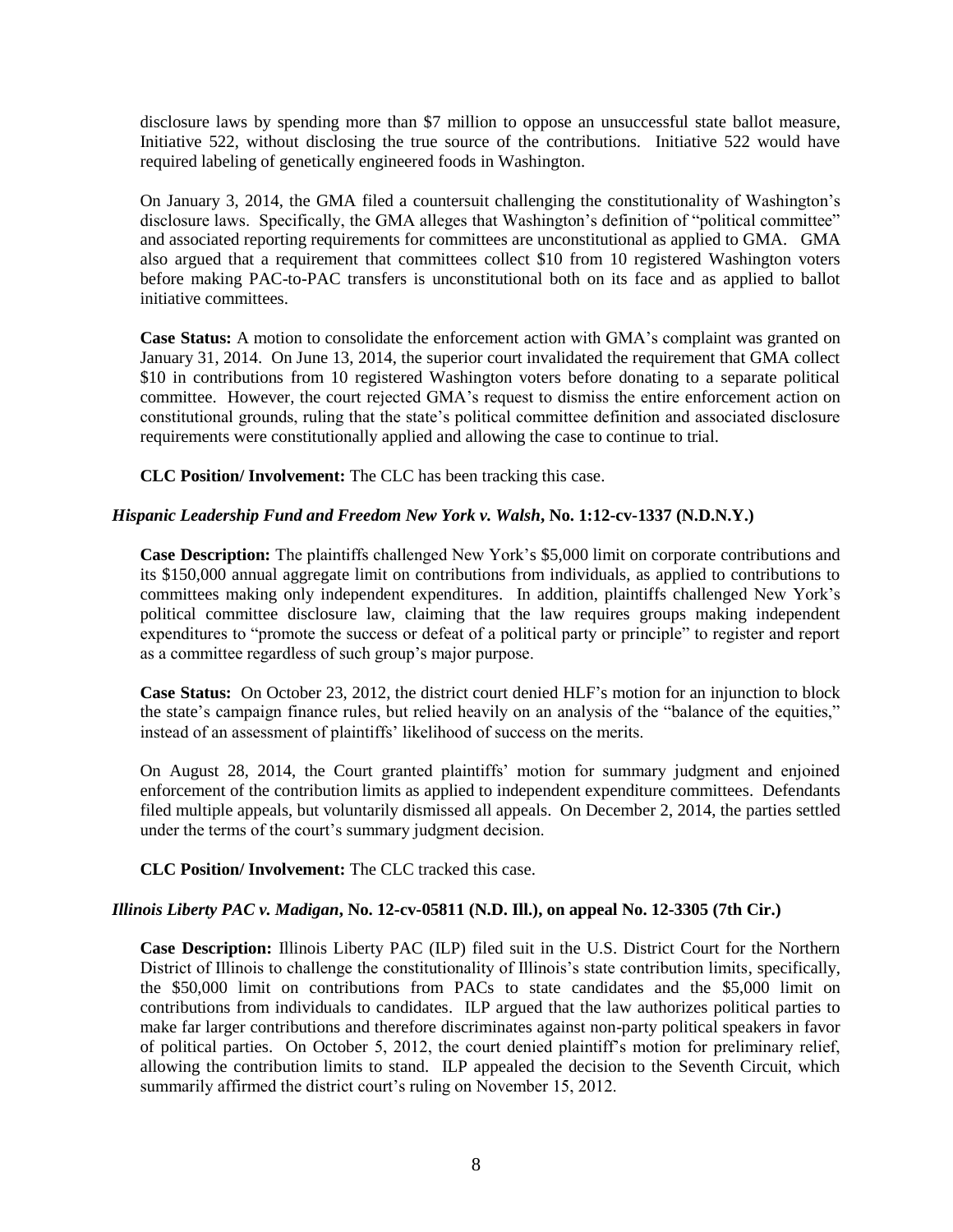**Case Status:** On May 10, 2013, ILP filed their second amended complaint in the district court, adding an additional plaintiff and an additional argument to support the claim that Illinois' contribution limits impermissibly favor non-party speakers. Specifically, ILP argued that the limits are unconstitutional insofar as they classify "legislative caucus committees" as political party committees, thereby treating them more favorably than PACs, individuals and corporations.

On August 9, 2013, the state filed a motion to dismiss. The court granted the state's motion in part on March 3, 2014, dismissing ILP's challenge with prejudice as to the First Amendment and Equal Protection claims already considered at the preliminary injunction stage. However, although noting that it "strongly suspects that legislative caucus committees are sufficiently similar to political party committees for purposes of constitutional analysis," the court denied the motion with respect to the Act's treatment of legislative caucus committees given the incomplete record on that question. Crossmotions for summary judgment on the outstanding claims were filed in December 2014.

**CLC Position/Involvement:** On September 18, 2012, the CLC filed an *amici* brief with the district court, defending the state contribution limits. The CLC also filed a brief opposing an injunction pending appeal with the Seventh Circuit on October 18, 2012. On August 30, 2013, the CLC filed another *amici* brief in the district court supporting Illinois's motion to dismiss.

# *Independence Institute v. Williams (f/k/a Independence Institute v. Gessler)***, No. 1:14-cv-02426 (D. Colo.), on appeal No. 14-1463 (10th Cir.)**

**Case Description:** Independence Institute challenged the constitutionality of Colorado's electioneering communication disclosure provisions, as applied to an ad it proposed to run on broadcast television referring to Governor John Hickenlooper shortly before Election Day. The challenged law requires donor disclosure when groups spend more than \$1,000 on "electioneering communications"—defined as certain television, radio and print ads that mention the name of a state candidate within 60 days of a general election or 30 days of a primary election. Although plaintiff's ad constituted an electioneering communication under Colorado law, plaintiff argued that it did not constitute express advocacy or its functional equivalent, and thus could not be constitutionally subject to disclosure.

**Case Status:** On October 22, 2014, the district court dismissed the challenge to Colorado's disclosure provisions. On November 5, 2014, plaintiffs appealed to the Tenth Circuit Court of Appeals. The plaintiffs' brief on appeal was filed January 7, 2015, and the state's brief was filed February 25, 2015.

**CLC Position/Involvement:** On March 4, 2015, the CLC, joined by Democracy 21 and Public Citizen, filed an *amici* brief with Tenth Circuit, urging the Court of Appeals to affirm the district court order dismissing the case. On September 25, 2014, the CLC filed an *amici* brief with the district court to defend the Colorado law.

## *Justice v. Hosemann***, No. 3:11-cv-138-SA-SAA (N.D. Miss.), on appeal No. 13-60754 (5th Cir.)**

**Case Description:** Plaintiffs filed suit to challenge the constitutionality of Mississippi's campaign finance disclosure requirements as they apply to small groups and individuals intending to support or oppose state constitutional ballot measures. On September 30, 2013, the U.S. District Court for the Northern District of Mississippi held that Mississippi's requirement that groups register as political committees upon receiving or spending in excess of \$200 to support or oppose a ballot initiative is unconstitutional as applied to plaintiffs. The court applied exacting scrutiny, and found that the government had a legitimate informational interest in ballot initiative-related disclosure, but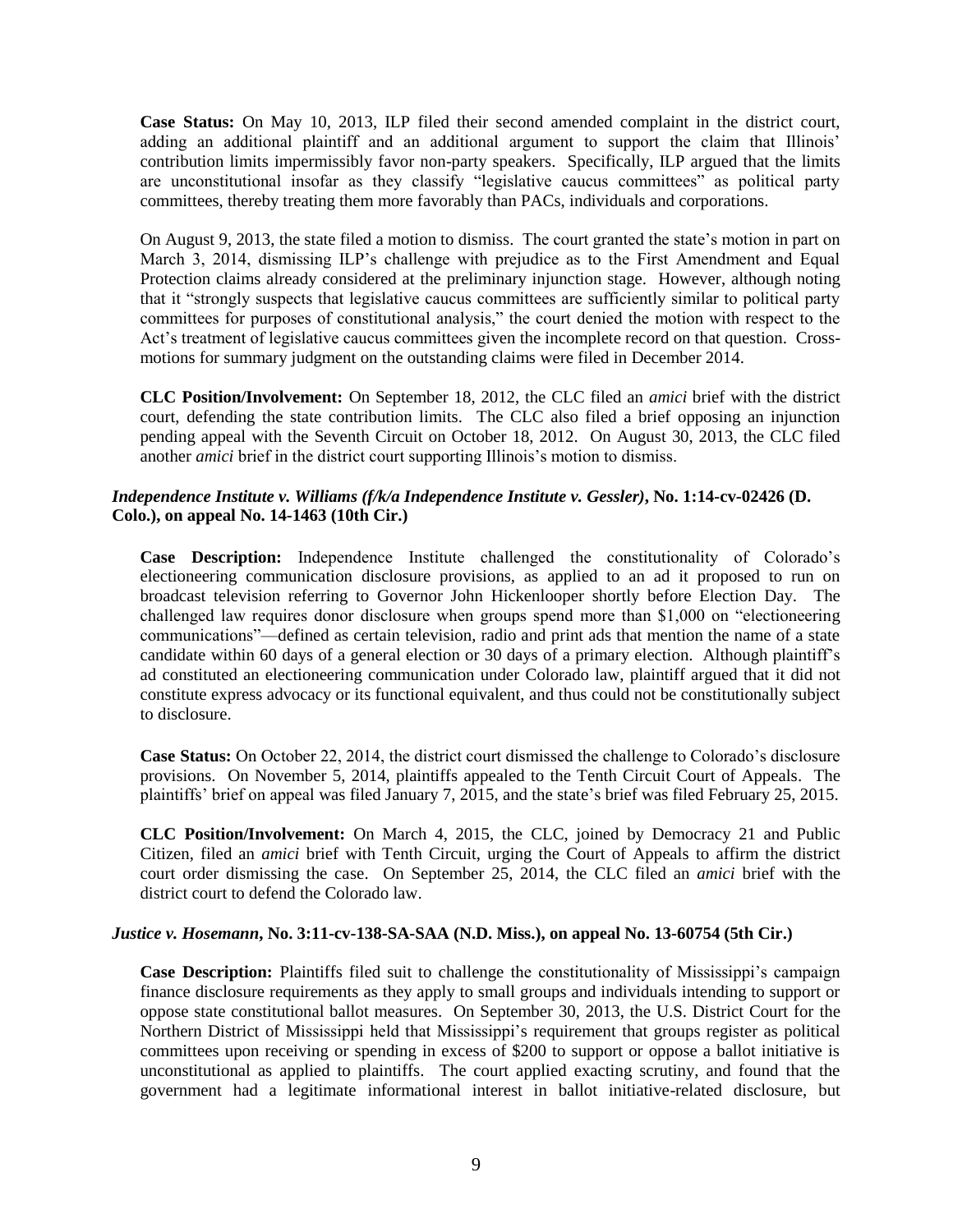invalidated the law on grounds that it was not sufficiently tailored given the very low reporting threshold.

**Case Status:** The state appealed to the Fifth Circuit Court of Appeals. On November 14, 2015, the Fifth Circuit reversed the district court's decision. Applying exacting scrutiny, the appellate court found that the state's disclosure requirements were substantially related to the state's informational interest. On November 26, 2014, plaintiffs-appellees filed a petition for rehearing *en banc*. The state defendants-appellants filed their opposition to the petition on December 22, 2014.

**CLC Position/Involvement:** On March 3, 2014, the CLC filed an *amicus* brief with the Fifth Circuit defending Mississippi's campaign finance disclosure laws, and on August 28, 2014, filed a supplemental letter brief addressing an intervening Fifth Circuit decision.

## *Lair v. Motl (f/k/a Lair v. Murry)***, No. 12-cv-0012 (D. Mont.), on appeal Nos. 12-35484, 12-35538, 12- 35809 (lead case), 12-35889 (9th Cir.)**

**Case Description:** On September 6, 2011, plaintiffs filed a complaint and a motion for a preliminary injunction, challenging multiple provisions of Montana's campaign finance law, including:

- 1. Requirements for political election materials that mention another candidate's voting record ("vote reporting requirement");
- 2. A prohibition on misrepresenting a candidate's public voting record or any other matter relevant to the issues of the campaign ("political civil libel");
- 3. Limits on contributions from individuals and political committees to candidates;
- 4. The limit on contributions from state political parties to candidates; and
- 5. The prohibition on corporate contributions to a candidate or corporate independent expenditures on behalf of a candidate.

On February 24, 2012, the district court preliminarily enjoined the provisions regulating the discussion of candidates' voting records in campaign materials, *i.e*., the voting reporting requirement and the political civil libel provision. The court, however, denied preliminary relief as to all other claims, although it noted that (a) the challenge to the corporate expenditure prohibition was moot because the prohibition had been enjoined in *American Tradition Partnership v. Bullock*, and (b) the plaintiffs could potentially marshal evidence showing that the contribution limits prevented candidates from "amassing the resources necessary for effective [campaign] advocacy" as proscribed by *Randall v. Sorrell*.

On May 16, 2012, the district court granted summary judgment in part for plaintiffs, striking down the provisions regulating the discussion of candidates' voting records in campaign materials, *i.e*., the voting reporting requirement and the political civil libel provision, as well as the restriction on corporate contributions to independent expenditure committees.

On June 20, 2012, the state moved for summary judgment on the *Randall*–style challenge to the contribution limits. The district court denied the motion on June 29, 2012. After a bench trial on this issue, the court struck down Montana's contribution limits on grounds that they were too low and prevented candidates from "amassing the resources necessary for effective campaign advocacy."

**Case Status:** On October 16, 2012, the Ninth Circuit stayed the district court's decision invalidating Montana's contribution limits pending the state's appeal. The Supreme Court denied plaintiffs' application to vacate the stay on October 23, 2012 (No. 12A-395). The Ninth Circuit stayed appellate proceedings pending the resolution of *McCutcheon v. FEC*. After the Supreme Court decided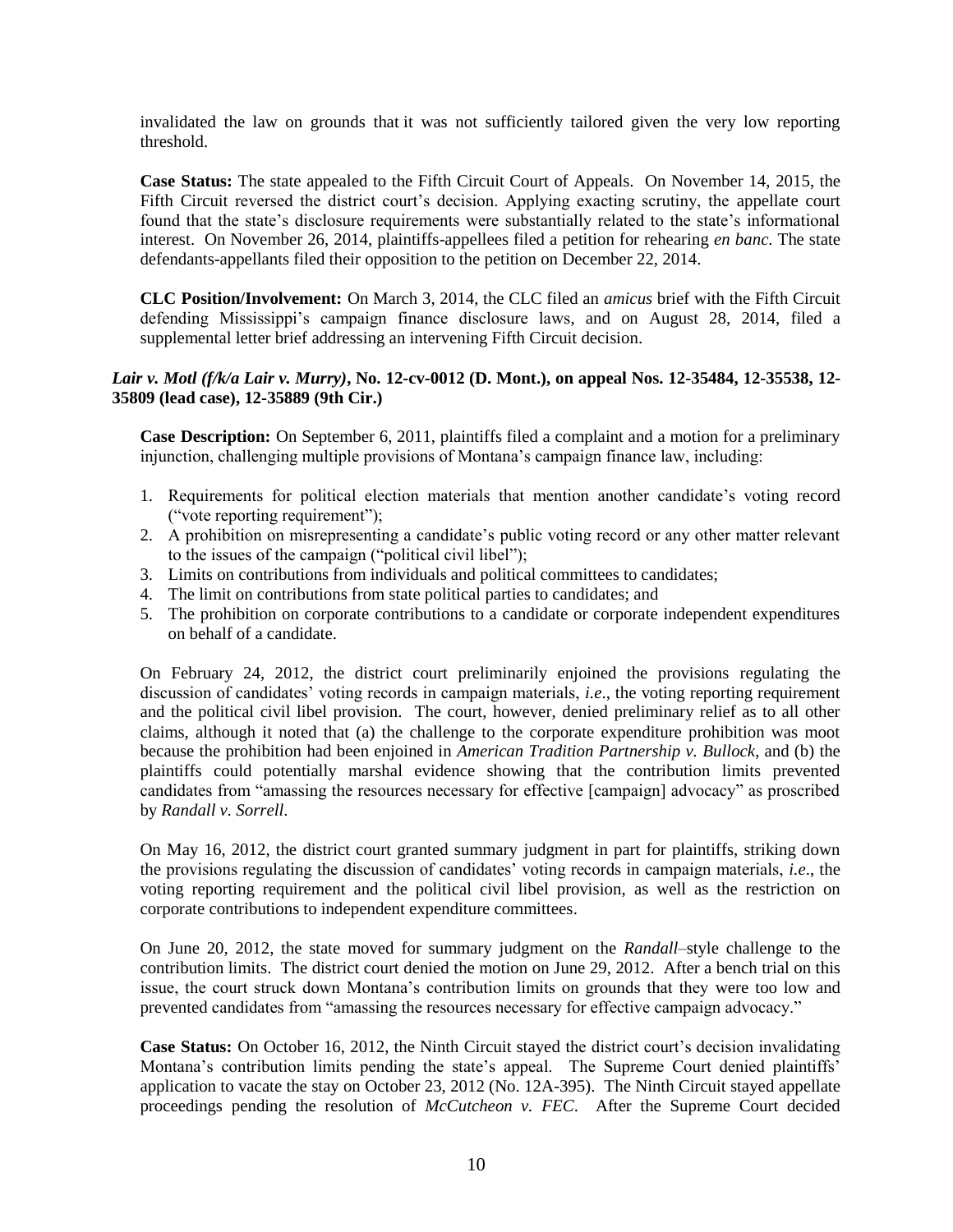*McCutcheon*, the Ninth Circuit ruled on May 26, 2015 to reverse the district court, holding that the lower court had applied the wrong standard of review to the contribution limits.

**CLC Position/Involvement:** On July 2, 2014, the CLC, joined by Common Cause, Justice at Stake and the League of Women Voters, filed an *amici* brief urging the Ninth Circuit to overturn the district court ruling striking down Montana's political campaign contribution limits.

#### *Lake Travis Citizens Council v. Ashley***, 1:14-cv-00994 (W.D. Tex.)**

**Case Description:** Plaintiffs challenge the following provisions of Texas law: (1) the statutory definitions of "campaign expenditure" and "political committee"; and (2) the Texas Ethics Commission rule that provides that a group will meet the "principal purpose" test for political committee status if "the group expends more than 25 percent of its annual expenses and other resources to make political expenditures within a calendar year."

**Case Status:** The **c**omplaint was filed on October 31, 2014, and the answer was filed on December 12, 2014.

**CLC Position/Involvement:** The CLC has been tracking this case.

#### *Ognibene v. Parkes***, 08-cv-1335 (S.D.N.Y.), on appeal No. 09-0994 (2d Cir.)**

**Case Description:** In February 2008, a collection of candidates, lobbyists, LLCs and party entities filed suit to challenge the constitutionality of multiple provisions of New York City's municipal campaign finance law and public financing program, including:

(1) New York's pay-to-play law that requires persons doing business with the city and lobbyists to comply with lower contribution limits and provides that their contributions are not "matched" with public funds;

(2) A 2007 expansion of New York's ban on corporate contributions to also prohibit contributions from partnerships, LLCs and LLPs; and

(3) The trigger provisions of the public financing program that provide publicly-financed candidates with a greater "match" of public funds and an increase in their voluntary spending limits if they face a high-spending, non-participating opponent.

Plaintiffs brought their claims under the First and Fourteenth Amendments and Section 2 of the Voting Rights Act (VRA).

On April 24, 2008, plaintiffs moved for a preliminary injunction on their First and Fourteenth Amendment claims against the pay-to-play provisions and the expanded corporate contribution prohibition (but did not address the trigger provisions or VRA claims). On February 6, 2009, the district court denied plaintiffs' motion, and granted summary judgment in favor of the City.

Plaintiffs appealed the decision. On December 21, 2011, the Second Circuit Court of Appeals affirmed the district court's decision. Plaintiffs filed a petition for *certiorari* (No. 11-1153), which was denied by the U.S. Supreme Court on June 25, 2012.

**Case Status:** In 2012, the parties filed cross-motions for summary judgment in the district court on their remaining claims pertaining to the trigger provisions of the public financing program. At issue were (1) provisions that raise/eliminate the expenditure limits for participating candidates facing high-spending non-participating opponents, and (2) the "sure winner" provision that provides participants with additional matching funds when an opponent's spending and contributions cross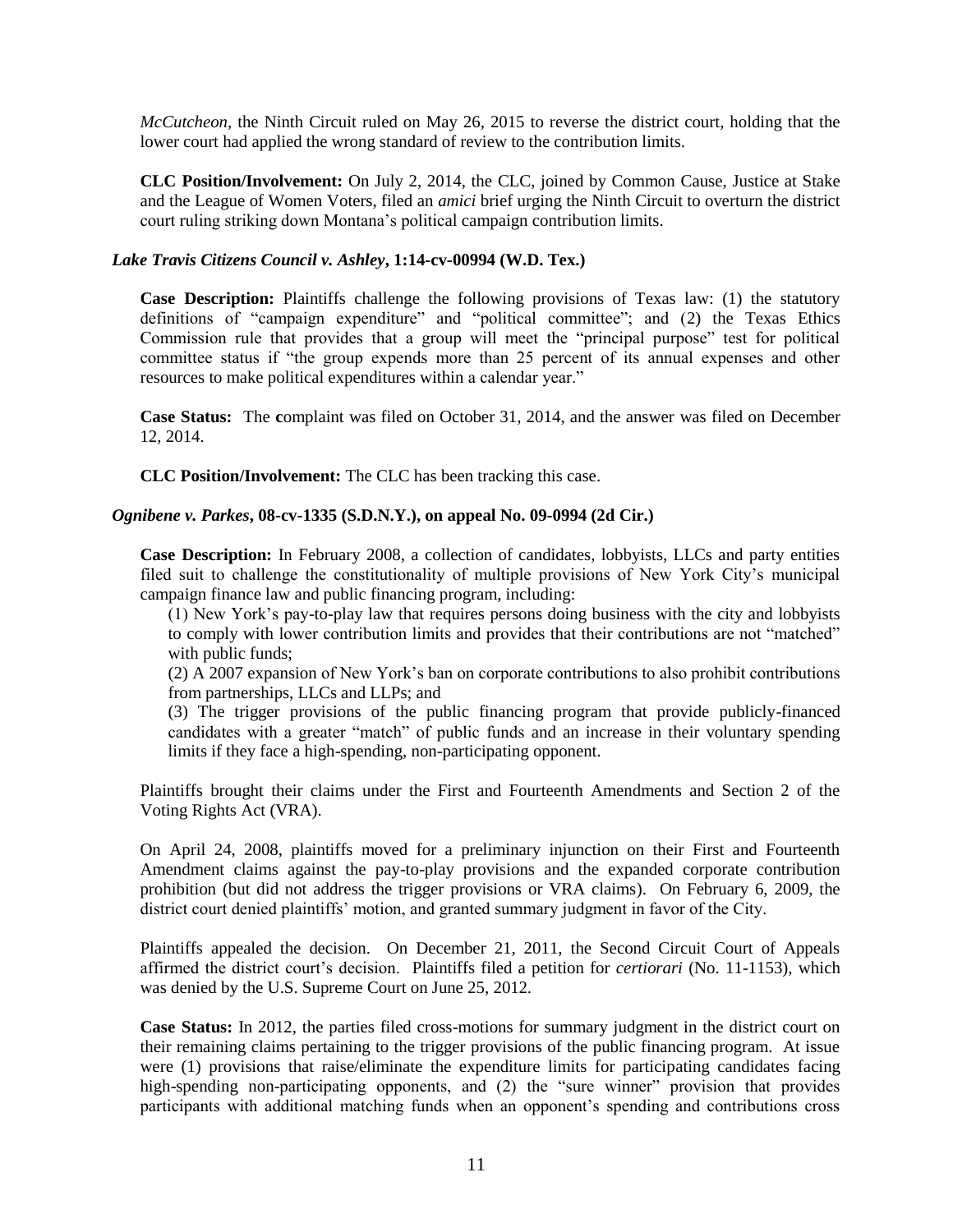20% of the applicable expenditure limit and/or meet other trigger criteria. (Plaintiffs and the City stipulated that a provision that provides participating candidates with additional matching funds when their non-participating opponents spend above a certain amount was unconstitutional.) On April 4, 2013, the district court granted summary judgment in part to plaintiffs, in part to defendants, and struck down the 20% trigger in the "sure winner" provision, but upheld all other challenged provisions.

On August 13, 2013, the parties filed a stipulation wherein the plaintiffs agreed to voluntarily dismiss the remaining claims in the amended complaint. However, on October 10, 2014, plaintiffs asked the court to reconsider its 2009 decision upholding NYC's contribution restrictions in light of the Supreme Court's decision in *McCutcheon v. FEC*. The motion was fully briefed as of the end of November 2014.

## **CLC Position/Involvement:** The CLC is tracking this case.

## *O'Keefe v. Chisholm***, No. 2:14-cv-139 (E.D. Wisc.), on appeal No. 14-1822 (7th Cir.), petition for certiorari filed, No. 14-872 (U.S.)**

**Case Description:** Plaintiffs filed suit seeking to end a nearly two-year investigation into alleged illegal coordination between Wisconsin Governor Scott Walker and outside groups during the 2012 attempt to recall Walker. On May 6, 2014, district court Judge Rudolph Randa preliminarily enjoined the investigation based on the theory that the First Amendment forbids regulation of any coordinated spending beyond express advocacy or its functional equivalent. The court additionally ordered prosecutors to destroy evidence gathered in the case tying the Governor and his campaign to outside groups.

**Case Status:** Defendants appealed the preliminary injunction order to the Seventh Circuit Court of Appeals. On September 24, 2014, the Seventh Circuit reversed the district court and remanded the case to the district court with instructions to dismiss the suit, leaving further proceedings to the Wisconsin state courts. Plaintiffs filed a petition for *certiorari* with the Supreme Court, which was denied on May 18, 2015.

**CLC Position/Involvement:** On August 8, 2014, the CLC, joined by Democracy 21, filed brief urging the Seventh Circuit to reverse the district court.

## *Protectmarriage.com v. Bowen***, No. 2:09-cv-00058 (E.D. Calif.), on appeal No. 11-17884 (9th Cir.), petition for certiorari filed, No. 14-434 (U.S.)**

**Case Description:** In January 2009, plaintiffs brought a challenge in the U.S. District Court for the Eastern District of California to a California law requiring ballot measure committees to disclose their contributors of \$100 or more. Plaintiff was a committee supporting Proposition 8, a ballot measure pertaining to same-sex marriage. Specifically, plaintiffs sought an as-applied "blanket exemption" from the law, claiming that compelled disclosure of their contributors would subject them to threats, harassment, and reprisals. Additionally, plaintiffs contended that the law's \$100 threshold for the disclosure of contributors was not narrowly tailored. The district court denied plaintiffs' motion for a preliminary injunction on January 30, 2009, and granted summary judgment in favor of the state on October 20, 2011.

**Case Status:** Plaintiffs appealed the decision to the Ninth Circuit Court of Appeals on December 2, 2011. On May 20, 2014, the Ninth Circuit affirmed the district court's dismissal of plaintiffs' facial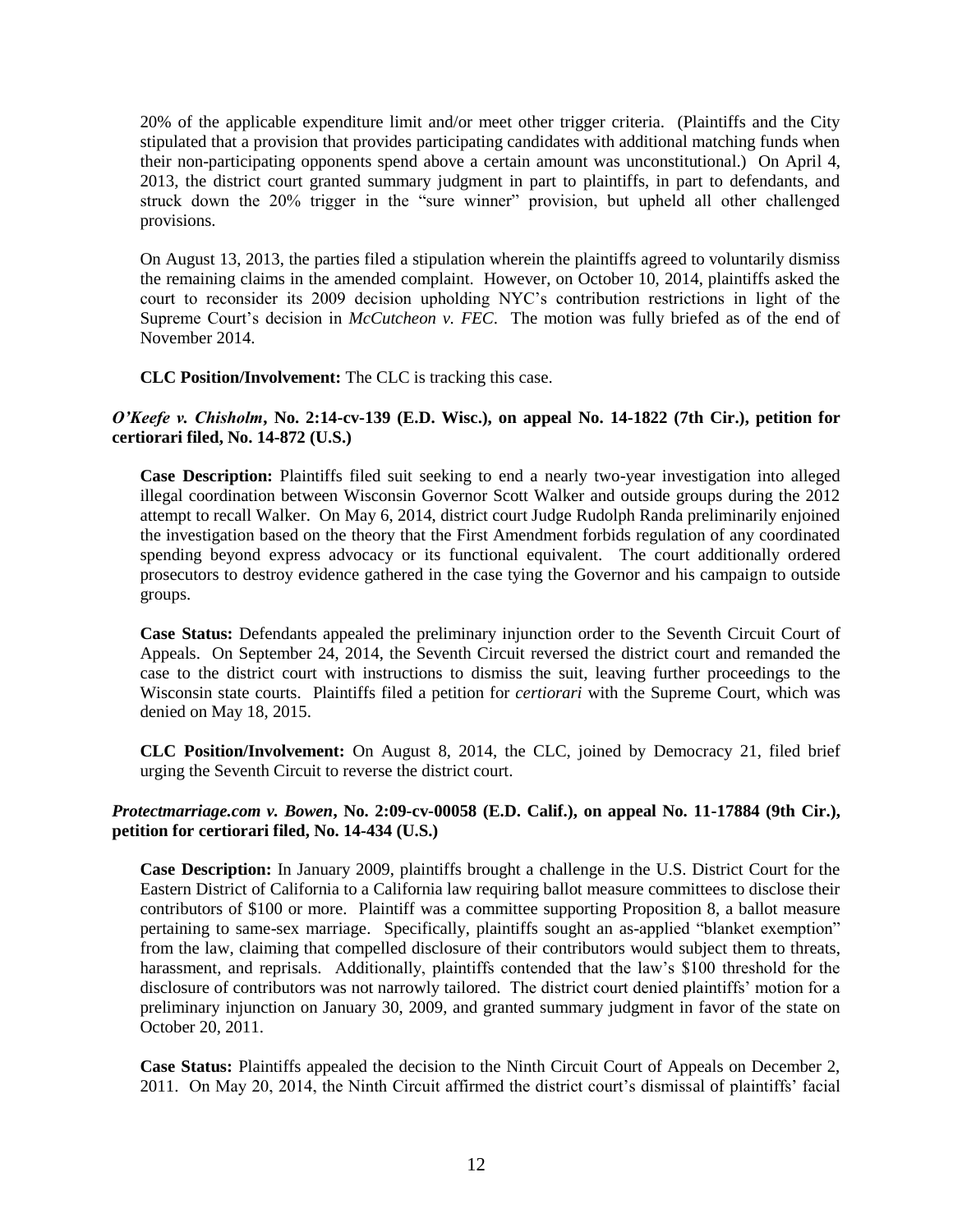challenge to California's disclosure law, and dismissed the appeal as moot with regard to plaintiffs' as-applied challenges. The Ninth Circuit denied a petition for rehearing on July 16, 2014.

On March 2, 2015, the Supreme Court denied plaintiffs' petition for *certiorari*.

**CLC Position/Involvement:** The CLC filed an *amicus* brief to support California's disclosure law with the Ninth Circuit on April 17, 2012.

# *Rocky Mountain Gun Owners v. Gessler***, No. 1:14-cv-02850 (D. Colo.)**

**Case Description:** In June 2014, plaintiffs Rocky Mountain Gun Owners (RMGO) and Colorado Campaign for Life (CCL) sent mailers to Colorado voters without making required disclosures, and consequently became the subject of a state enforcement action. On October 17, 2014, plaintiffs filed a complaint in the U.S. District Court for the District of Colorado challenging Colorado's electioneering communication disclosure requirements as facially overbroad, and challenging the associated \$1,000 reporting threshold and the state's private enforcement scheme for campaign finance violations. The case also includes claims brought under Colorado's state constitution.

**Case Status:** On November 7, 2014, plaintiffs filed a motion for preliminary injunction. On December 16, 2014, the court denied plaintiffs' motion, finding that abstention was appropriate under *Younger v. Harris* pending the resolution of parallel state administrative proceedings.

On December 23, 2014, in the state enforcement proceedings, RMGO and CCL were ordered to file electioneering communications reports and pay fines of \$8450 each. The groups did not appeal this ruling.

**CLC Position/Involvement:** The CLC filed an *amici* brief in this case to defend the Colorado disclosure law on November 25, 2014.

## *Texas Democratic Party v. King Street Patriots***, No. D-1-GN-11-002363 (D. Ct. Travis Co.), on appeal No. 03-12-00255-CV (Tex. App.—Austin)**

**Case Description:** The Texas Democratic Party filed an action seeking damages and injunctive relief in connection to several violations of state campaign finance law allegedly committed by the King Street Patriots (KSP). The Party alleges that KSP, a non-profit  $501(c)(4)$  corporation, made in-kind contributions to the state Republican Party in violation of Texas's restriction on corporate political contributions, and failed to register as a "political committee" and comply with state disclosure law. In response to the suit, KSP filed a counterclaim challenging the constitutionality of numerous provisions of Texas campaign finance law, including the state corporate contribution restriction, and the disclosure and organizational requirements applicable to political committees.

On March 27, 2012, the state district court rejected KSP's counterclaim, and upheld the challenged provisions of Texas campaign finance law.

**Case Status:** KSP appealed the decision to the state Court of Appeals (Third District). On October 8, 2014, the Court of Appeals affirmed the lower court decision upholding Texas campaign finance law. On April 27, 2015, KSP filed a petition for review by the Supreme Court of Texas.

**CLC Position/Involvement:** On August 3, 2012, the CLC filed an *amicus* brief in the Texas Court of Appeals to defend the constitutionality of Texas's campaign finance laws. The CLC previously filed an *amicus* brief on September 21, 2011 with the state district court.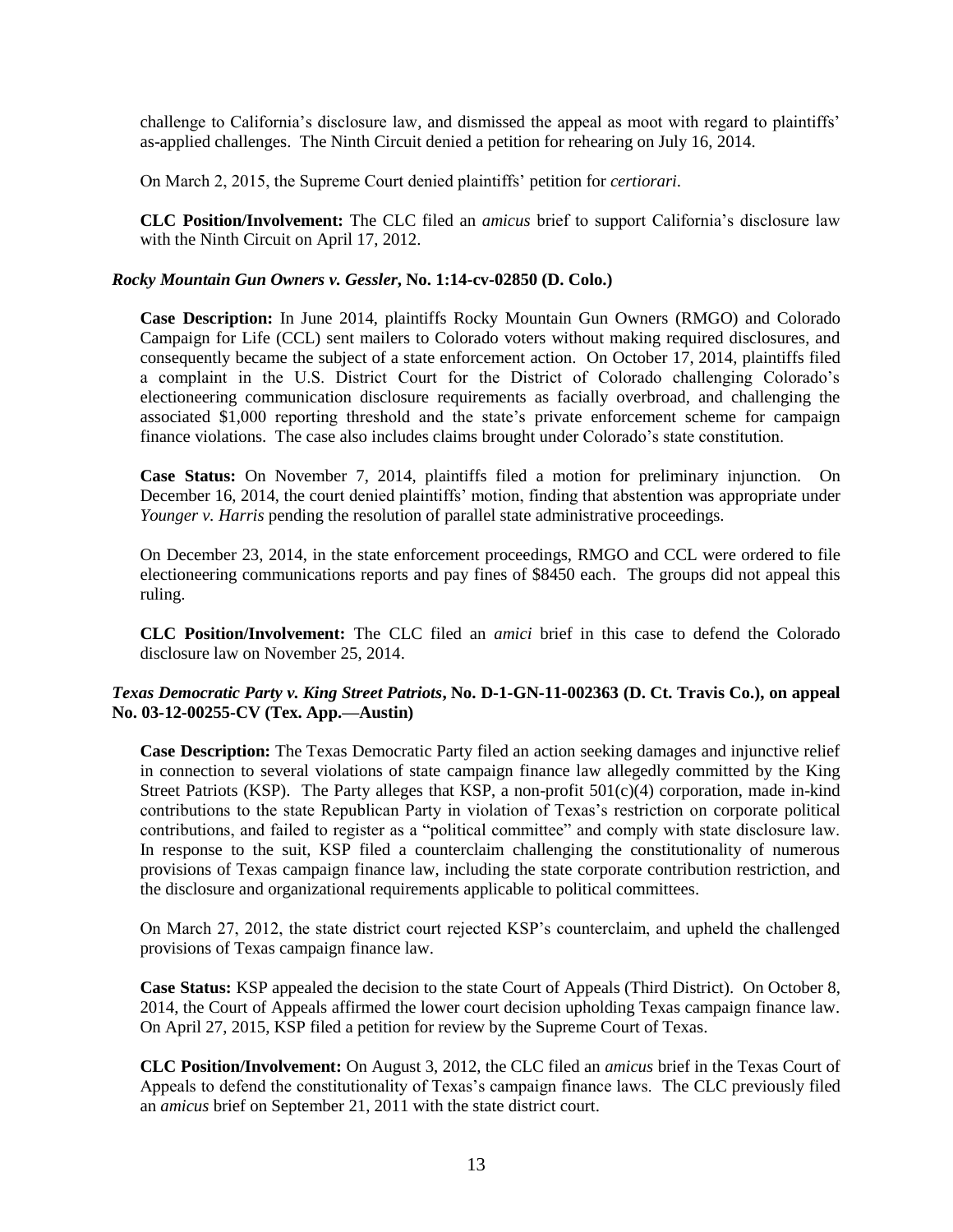# *Three Unnamed Petitioners, et al. v. Peterson, et al.***, Nos. 2013AP002504-508-W, 2014AP296-OA, 2014AP417-421-W (Wis. S. Ct.)**

**Case Description:** These consolidated cases center around multiple challenges to the so-called "John Doe" investigation of alleged illegal coordination between the campaign of Wisconsin Governor Scott Walker and outside groups in the 2012 recall election. On January 10, 2014, the state judge presiding over the investigation quashed the state's subpoenas on constitutional grounds. The investigation has been halted pending resolution of the various petitions before the state Supreme Court.

**Case Status:** On March 5, 2015, the state respondents filed their merits briefs with the Wisconsin Supreme Court. On March 27, the Court cancelled the scheduled oral argument, citing concerns regarding the sealed nature of the filings in the case.

**CLC Position/Involvement:** On March 17, 2015, the CLC, along with Democracy 21 and Public Citizen, filed an *amici* brief to urge the Wisconsin Supreme Court to affirm the constitutionality of Wisconsin's coordination law and regulations.

## *Vermont Right to Life Committee, Inc. v. Sorrell***, 09-cv-00188 (D. Vt.), on appeal No. 12-2904 (2d Cir.), cert. petition No. 14-380 (U.S.)**

**Case Description:** In August 2009, Vermont Right to Life Committee (VRLC) filed a complaint challenging several aspects of Vermont's campaign finance law, arguing that the law violates the First Amendment by regulating VRLC as a political committee, requiring disclaimers on electioneering communications and requiring the reporting of "mass-media activities." Plaintiffs filed an amended complaint on July 19, 2010 to also challenge the state contribution limits as applied to its political committee making only independent expenditures, as well as the \$100 reporting threshold for contributions to a committee.

On June 21, 2012, the district court granted the state's motion for summary judgment, upholding both the challenged disclosure law and, notably, the \$2,000 contribution limit as applied to VRTL's independent expenditure committee (IEC). In support of this holding, the Court highlighted the specific facts of the case, including that VRLC's IEC was intertwined with its conventional PAC with a "fluidity of funds" and overlapping governance between the committees.

**Case Status:** Plaintiffs appealed to the Second Circuit Court of Appeals on July 18, 2012. On July 2, 2014, the Second Circuit affirmed the district court. In particular, it upheld the contribution limit as applied to VRLC's IEC, determining that the "independent" committee was "functionally indistinguishable" from VRLC given "the overlap of staff and resources, the lack of financial independence, the coordination of activities, and the flow of information between the entities."

The Supreme Court denied VRL's petition for *certiorari* on January 12, 2015.

**CLC Position/Involvement:** The CLC filed an *amicus* brief with the Second Circuit to defend Vermont's laws on December 6, 2012.

## *Wolfson v. Concannon***, No. 3:08-cv-08064 (D. Ariz.), on appeal No. 11-17634 (9th Cir.)**

**Case Description:** This case involves a First Amendment challenge to multiple canons in the Arizona Code of Judicial Conduct, including canons that prohibit judicial candidates from making speeches on